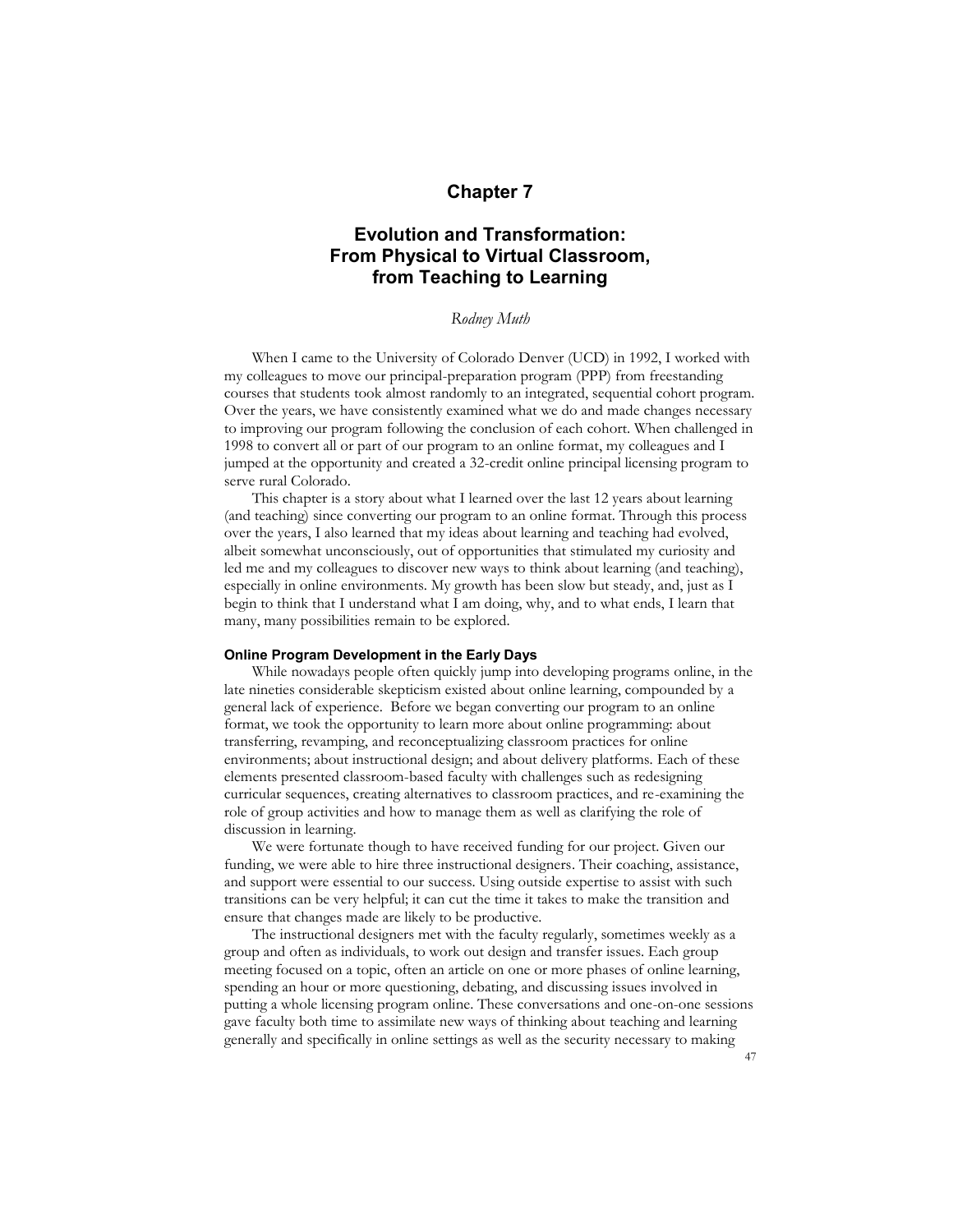sometimes threatening changes. When thinking about developing a brand new program online or converting a current face-to-face program online, finding instructional designers or experienced faculty or staff (such as CU Online provides) can be of immeasurable help.

The 32-credit program that evolved became a 14-month preparation sequence that included an eight-day boot camp in June of the first summer with online activities the rest of the summer for 8 credits, two academic semesters of 8 credits each, and a concluding face-to-face session in July the following summer (8 credits) during which students complete their projects and review their assessment portfolios with faculty.

The current boot camp is three days shorter, and students now return to campus for two days twice each semester and for additional days during the final summer. Students in early cohorts asked for some face-to-face time, and following cohorts asked for more. The current two sessions each academic semester seem to work well.

While the face-to-face parts of this hybrid program in ways may seem minimal, they are designed to be short and intense, provide opportunities to create and reinforce culture during each face-to-face visit, and lay the groundwork for and follow-up on all curriculum and assessment activities. Each return visit during the academic year focuses on assignment reviews and evaluations, clarification of expected and upcoming work, and small- or whole-group activities that advance each of these objectives.

Another novel feature of our online program is what we now call "stretched" assignments. While students enroll for a particular "course" each semester, an assignment given semester 1 (summer 1) might not be completed until semester 3 the following spring. These stretched assignments seek to replicate the cycle of work that our students confront in their schools. Thus, in their content-based and their clinicalpractice activities in which they apply knowledge to practice in real settings, they work on problems that mirror the work that they are preparing to undertake after graduation. The combination of the boot camp, the stretched assignments, and the integrated clinical practice have become defining features of our online program that persist today.

Now more than 12 years later, the program has evolved from a rural-only focus to serve any Colorado student who wants to complete our program online. Each cohort has numbered about 20 at graduation, given attrition, but as many as 70 percent of each cohort eventually take school-leadership positions, a proportion considerably higher than that achieved nationally in principal-preparation programs. Due to our successes preparing principals online, our formerly face-to-face cohorts now are hybrid programs with fewer face-to-face sessions and more work online.

#### **Teaching vs. Learning**

The juxtaposition of teaching and learning is the heart of what I have come to appreciate over the years (regardless of the learning environment): How well I teach is meaningless if my students are not learning or if what they "learn" has no staying power. As I made the transition to online teaching, I had to ask a simple question: What do I want my students to know and be able to do when they finish the term with me? Previously, I knew that my students needed to learn, say, the contents of some source materials, have some experiences through various activities, and show in some way that they had acquired some skills and knowledge along the way. I did not, however, concern myself particularly with the depth, longevity, or usability of what they were learning. I also came to realize that proof of learning perhaps was more usable, durable, and transferable if the learning was demonstrable in some authentic ways.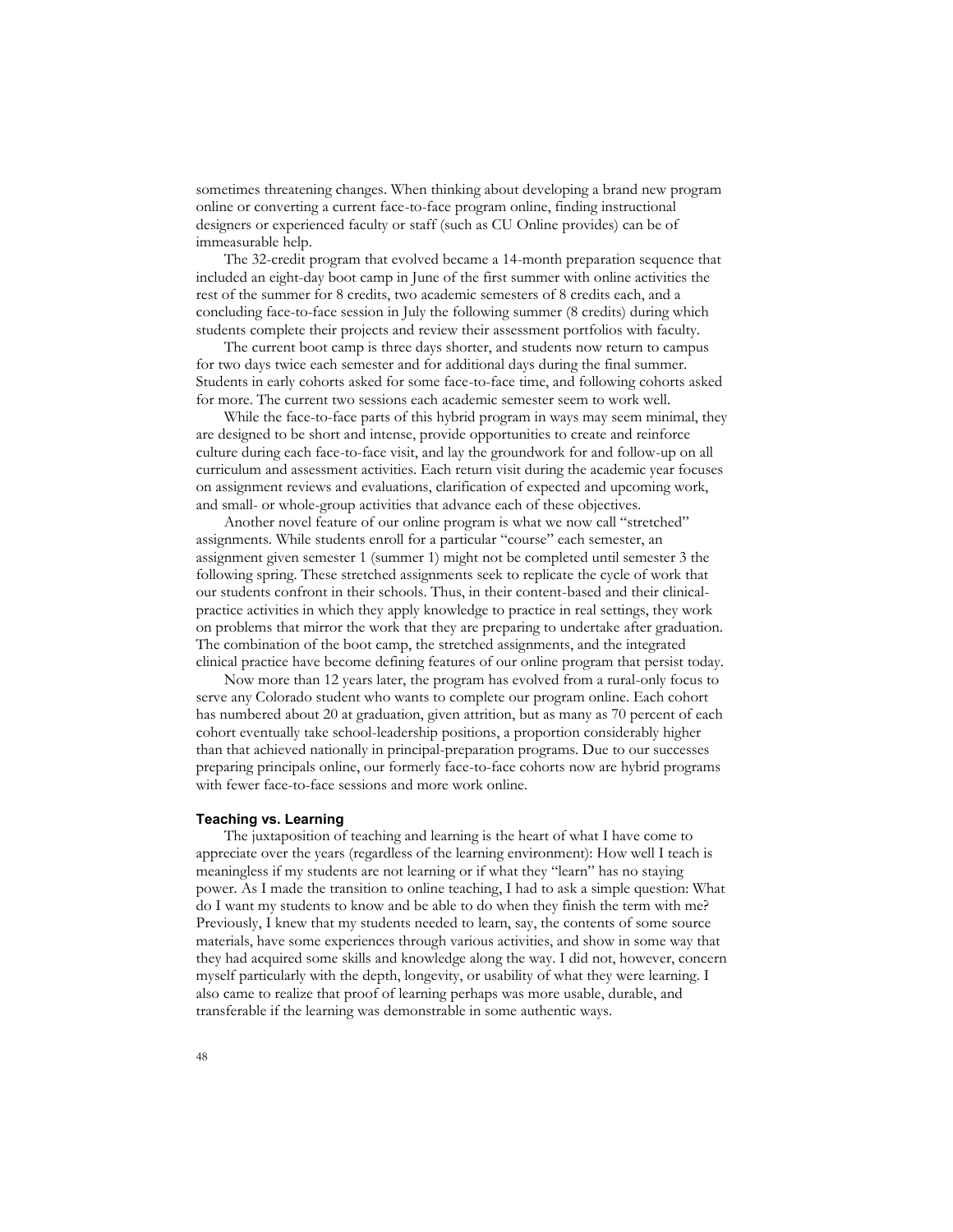Thus, in addition to attending to the key elements in the previous section, I also began developing learning objectives that covered skills, knowledge, and (more rarely) dispositions to demonstrate that what was learned could be maintained and carried into new circumstances. Doing so was aided and abetted by the state of Colorado's standards of practice and criteria for program outcomes. For example, threaded discussions and reading logs can show that students have mastered knowledge and skills, and group research papers can demonstrate that both have been retained and that the concepts and practices are likely applicable under different, future conditions. Further, having clear outcome expectations (rubrics) related to group projects, I am able to discern evidence of knowledge durability in the products the group produces. Again, their developmental work proceeds in threaded discussions, so I am able to monitor what they do and give them useful feedback there as well as on the drafts of their projects.

#### **Lessons Learned From an Early Adopter**

Typically, I learn by "just doing it," by figuring out what works and what does not. Often, this starts with an idea or something I read or heard from a colleague, and I simply jump in with both feet. My impetuousness often leads to mistakes but most often to significant learning. With PPP, for example, the dean's agenda looked good and resonated with our need to serve the Western Slope of Colorado, so we just went for it, not fully recognizing what would be involved. Transitioning our program online, we reshaped, expanded, or reoriented the best of our successful classroom practices (e.g., standards-based knowledge and skill development, problem-based learning, clinical applications) and created supports to ensure that our students learn how to be effective school leaders. For example, we developed chats to emulate in-class discussions; maintained regular online presence to be quickly responsive to student needs, both technical and instructional; and created assignments that focused on problems of practice in the school settings to give them hands-on experience applying their knowledge in real settings.

#### *Structure*

After more than 11 years teaching online, I have come to realize that three key words are critical to online success: *structure, structure, structure*. For me, structure includes the following elements:

- 1. Clear outcomes expectations (learning objectives)
- 2. Clear deadlines for assignments
- 3. Clear directions on how assignments are to be completed, supported by detailed rubrics that provide a shared architecture for levels of student accomplishment as well as grading criteria for activities (which helps students understand what is important and how they will be assessed)
- 4. Clear description of an instructor's availability so that students are confident that their queries will be addressed quickly and regularly
- 5. Clear communication strategies and expectations for regular student-tostudent and student-to-instructor contact:
	- a virtual office
	- easy-to-find weekly discussion threads
	- regular announcements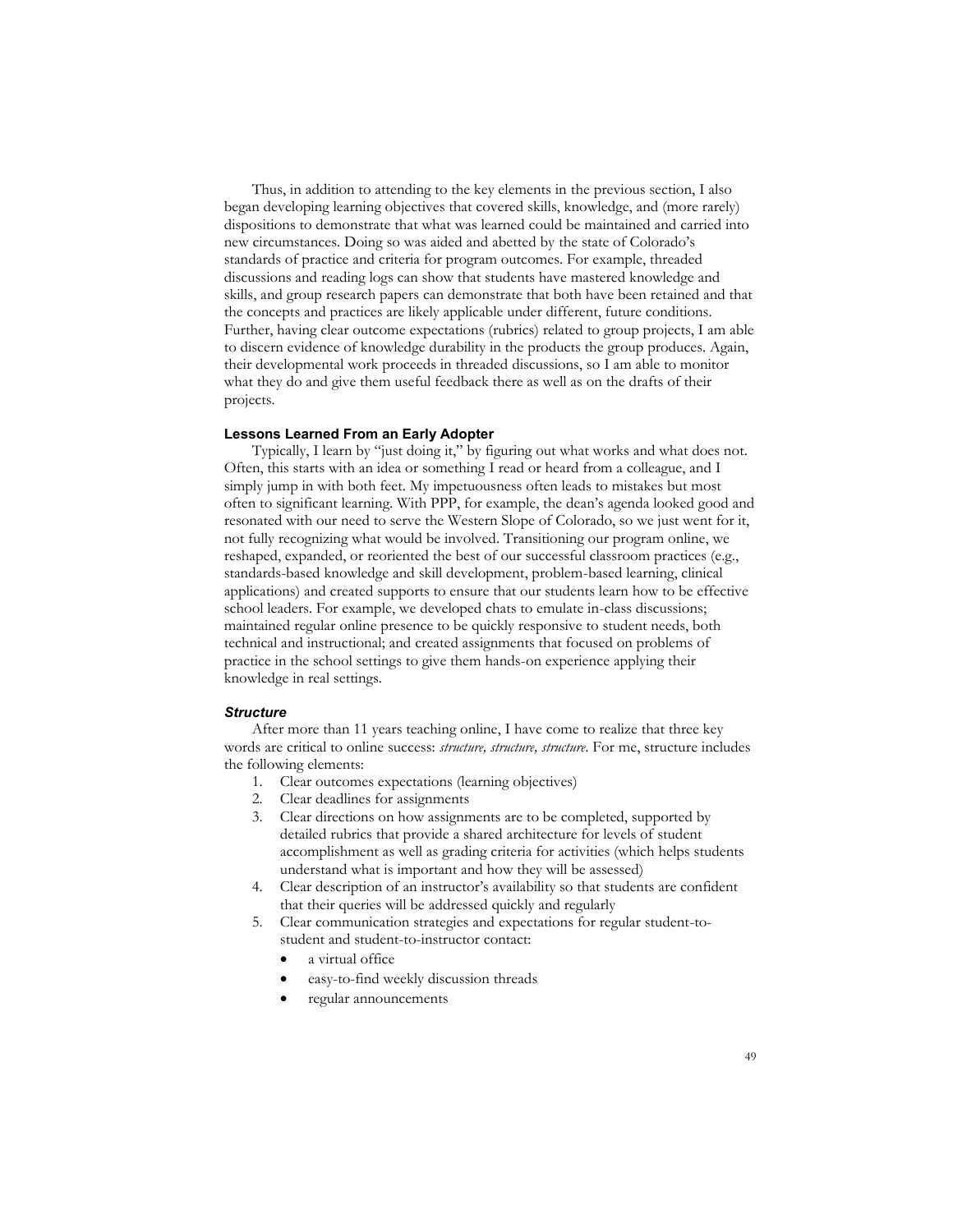The point is to give students multiple sources of the same information, lots of clear expectations backed by rubrics and other supports, and plenty of ways to reach out and get help. Providing lots of structure assures students that instructors know what they are doing and gives them confidence that they can tackle online learning successfully.

#### *Repetition*

*Repetition* is essential (see above!). Online students need continuous reinforcements. In face-to-face environments students most often receive this continuous reinforcement from informal conversations with fellow students; from informal questions and feedback from instructors before, during, and after class sessions; from information conveyed through inquiries by others; and from focused classroom discussions. Some of these methods are replicable online, but formal attention to repetition ensures that students' needs are anticipated and addressed in timely ways.

#### *Open Communication & Feedback*

From colleagues, I have learned to augment these structures and forms of repetition through weekly "plus-delta" questions to and feedback from students about the preceding week's activities and outcomes. Based on their feedback, I make immediate course corrections. The following are some of the questions I ask, given how the students are responding to activities and assignments and the questions they raise in our virtual office or in threaded discussions:

- "What went well for you last week?"
- "What issues or problems need to be resolved to make your learning experience better?"
- What needs to be changed to help you be successful in upcoming assignments?

While responses in a threaded discussion are open for all to see, these discussions encourage side-bar questions that some may feel reticent to post publicly. Such side-bars include private e-mails or phone calls and even face-to-face visits for those able to come to campus; Adobe Connect or Skype support conversations for distant faculty and students to talk in real time, and all of these techniques can be used with small groups as well.

#### *Power of Collaboration & Group Work*

Student engagement for me means grappling with concepts, information, and practices in context—the student's, the situation, and the future. Successful engagement brings both visceral and intellectual apperceptions to bear on problems of practice that can be translated from the immediate situation to others across multiple circumstances. Engagement should lead students to assimilate what they are learning, making it their own by integrating it with their experiences, and enabling them to use what they have learned in novel settings over time. However, engaging activities have to be real, related to the students' experiences, and useful to their professional aspirations. One of the ways that I seek to engage students is through group work.

I favor group work over individual work primarily because as future school leaders they must work with and through others to accomplish the tasks necessary to reach school goals. Although I do expect my students to submit some individual products, to clarify their roles in their group work, and to identify their contributions to any products developed, the focus remains on collaboration and working with others to achieve common ends. Our program also requires reflections on learning, and these reflections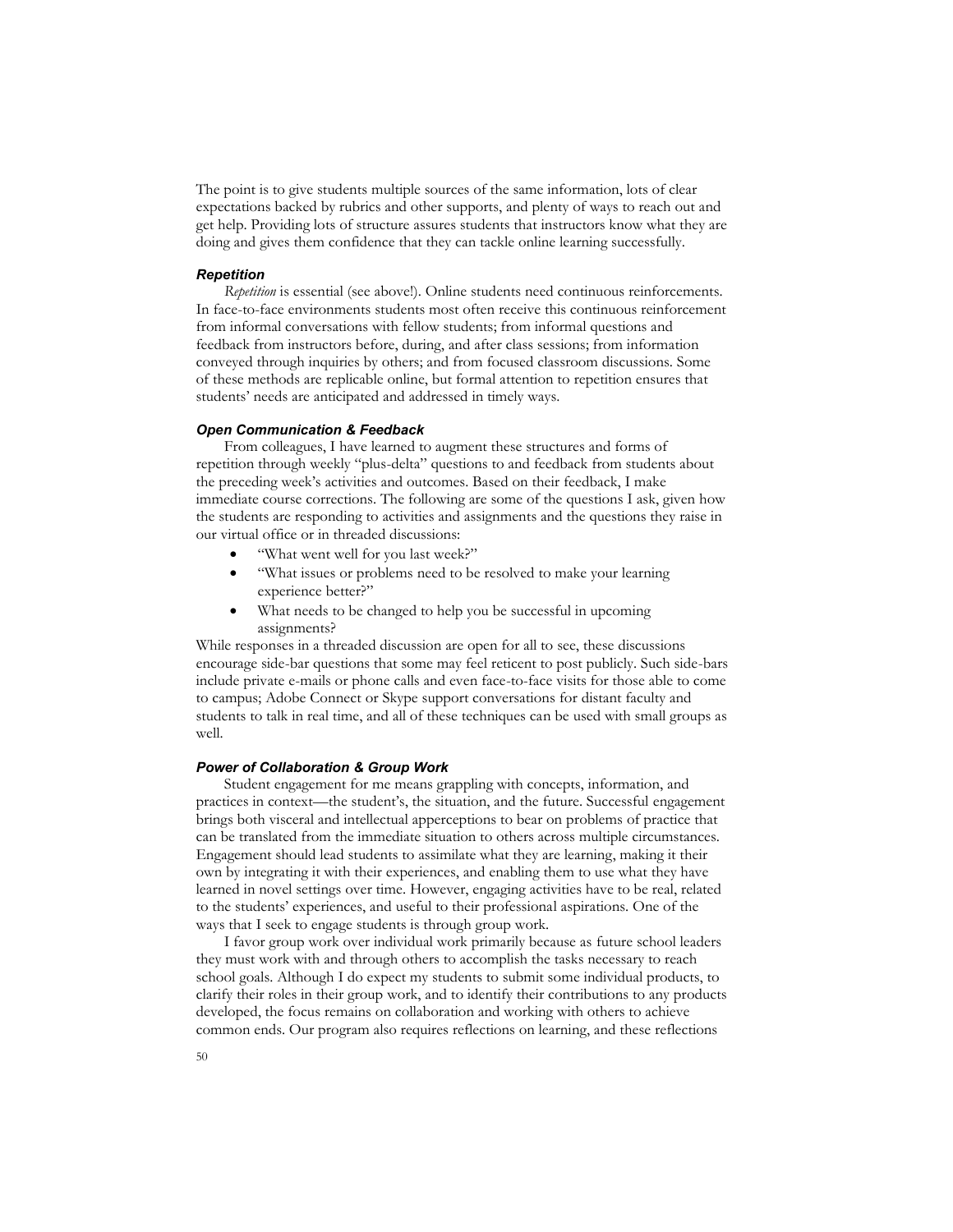are essential to effective learning because students have to think about what they learn, its relations to standards for effective practice, and how such learning applies to future work.

I lean heavily on collaboration and group work because most of what my students do in their professional lives involves working with and through others, often collaboratively. So, learning how to work with others, how to assess others' contributions, and how to adjust for idiosyncrasies and the failures of others is critical a big part of those environments and a big part of learning, doing, and succeeding in those environments. Further, as social beings, students learn more in social interactions around problems of practice than they might in isolation. Through interactions, experiences are tested and moderated, new information is tailored and re-tailored relative to the problem at hand, and better solutions are derived, developed, tested, and advanced.

So after 11 years of teaching online, I have found that structure, repetition, opencommunication/feedback, and finally collaboration/group work are a few key elements of a successful online course..

## **Concluding Thoughts**

All in all, I have learned much about my own teaching by starting not with what I want to convey but with what students need to learn. I ask, what do these students in this learning setting need to know and be able to do when the complete their work? By starting here, I am forced to clarify issues of content and application, develop rubrics that illustrate levels of accomplishment in important areas. Further, by focusing on student learning—and letting them know that this is paramount—I empower them to take charge of their own learning. In these ways, students know from the beginning what is expected of them, surprises can be minimized and they understand their role in becoming leaders.

### **References**

Boyer, E. L. (1990). *Scholarship reconsidered: Priorities of the professoriate.* Lawrenceville, NJ: The Carnegie Foundation for the Advancement of Teaching.

Lindblom, C. E., & Cohen, D. K. (1979). *Usable knowledge: Social science and social problem solving*. New Haven, CT: Yale University Press.